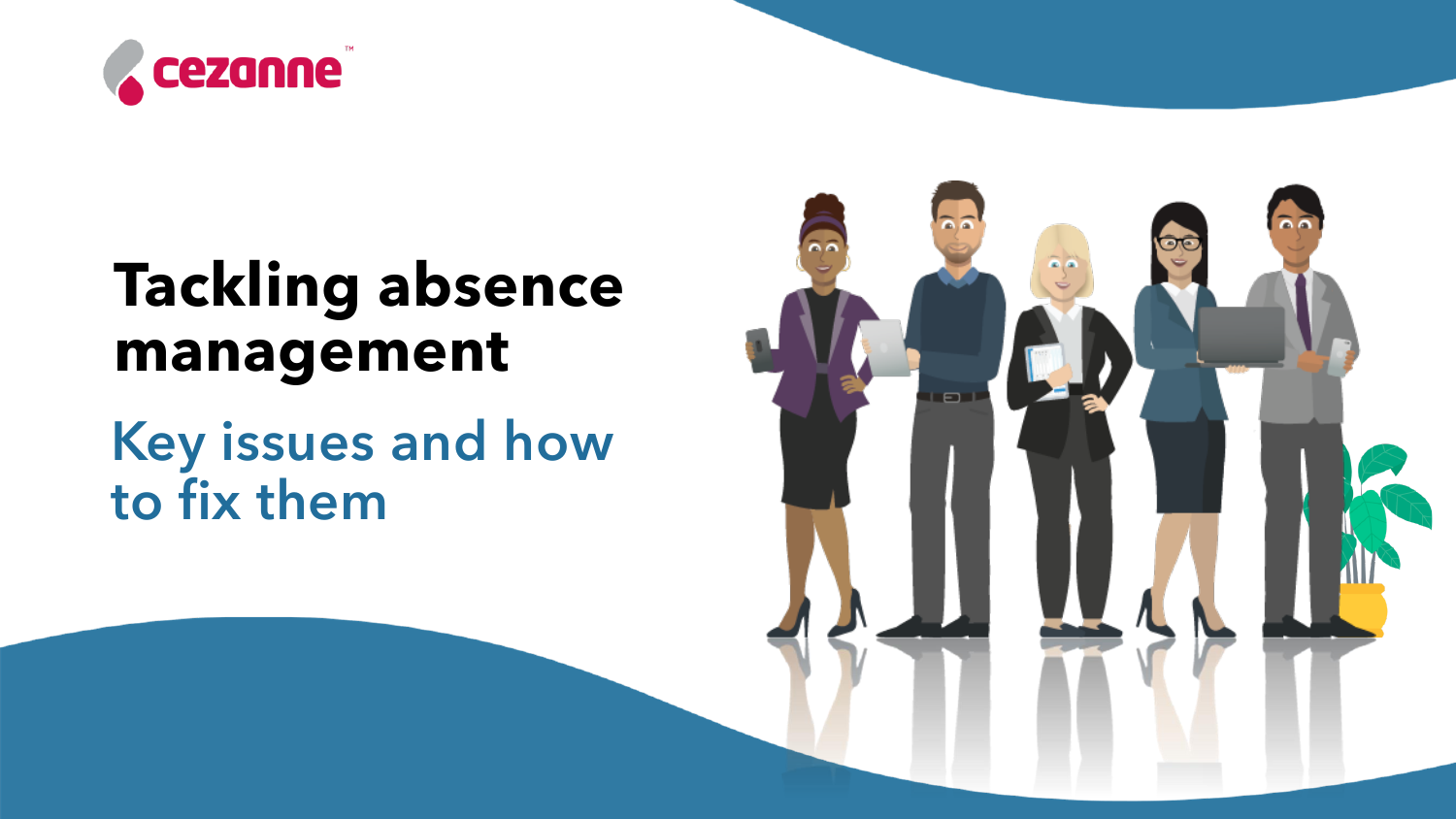### **The business imperative**

**Managing absence on a day-to-day basis is often one of the biggest overheads for a business. It's also an area that, addressed effectively, will have a significant positive impact on performance and employee wellbeing.** 

Part of the challenge for HR teams today is its complexity:

- How do you ensure absence entitlements are calculated accurately, especially if you have part-time workers, or hours change partway through the year?
- What happens if an employee has holiday to carry over, or wants to take time off they've not yet 'earned'?
- How do you manage absences for employees that work overseas and have different entitlements and public holidays?
- Who needs to approve time off?
- How do you avoid a last-minute rush to use up holiday entitlement?

It's not just managing annual leave that gives HR and line managers a headache. Keeping on top of sickness absence is also a major challenge, and one that cannot be ignored.

- How do you identify and manage excessive levels of sickness?
- How do you balance employee needs with those of the business?

#### **Why you need to take control**

"Effective absence management is a critical element in running a successful organization. Balancing employee wellbeing with compliance obligations and business needs must be a key concern for HR and business leaders."

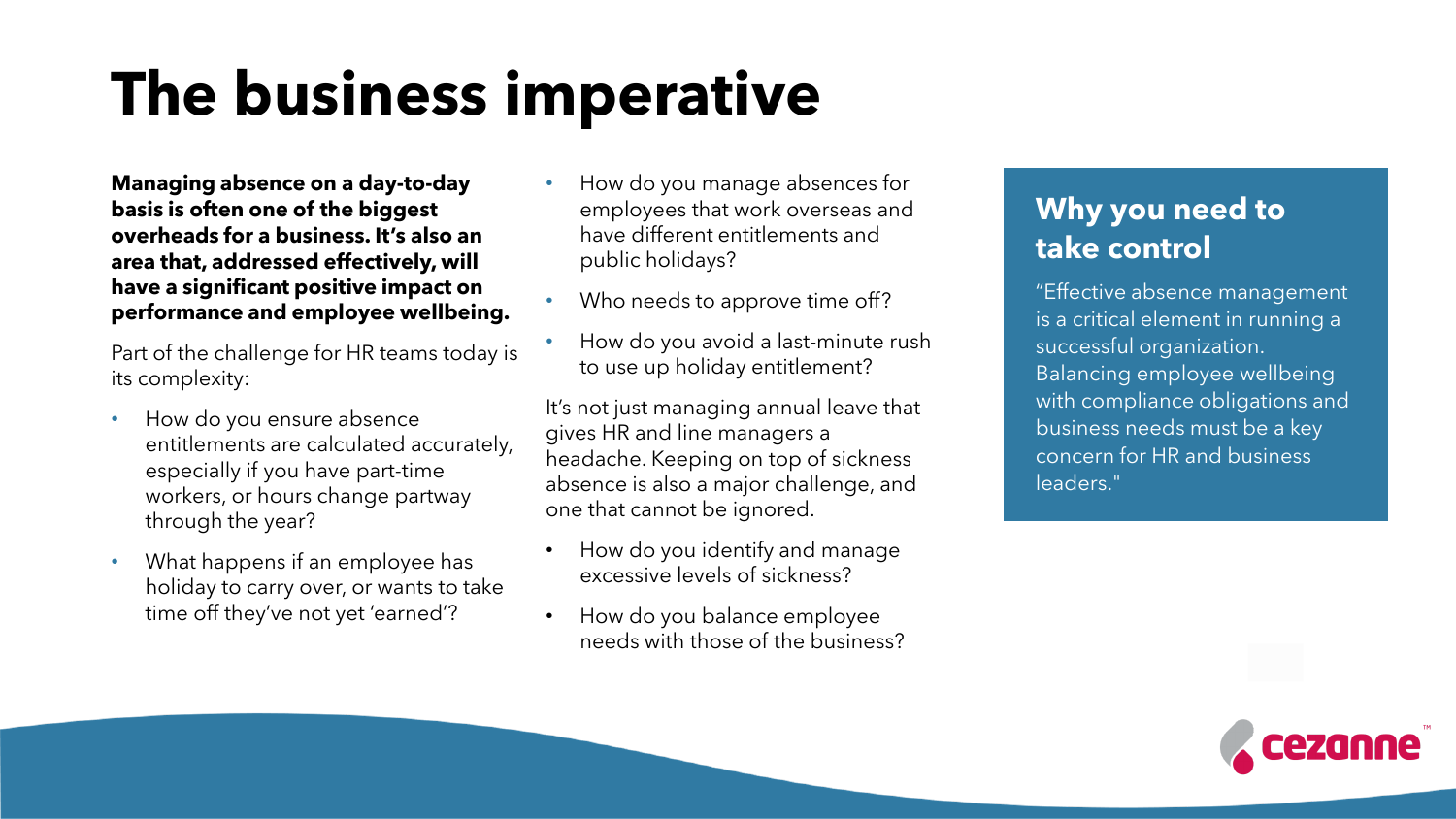# **Transformation at your fingertips**

**The good news is that recent years have seen the development of sophisticated, low-cost HR software that dramatically reduces time wasted on administration and makes absence more visible and easier to manage.** 

With these systems, HR professionals are better equipped to make effective decisions, managers are better informed so can support employees when needed, and everyone benefits from much more transparent and satisfying processes.

This guide covers the key absence management challenges faced by businesses today, how modern HR software solves them and provides links to helpful resources that will help you identify what to look for in an absence management system.

Five key challenges HR technology solves:

- 1. HR admin overload
- 2. Legislative compliance
- 3. Manager disconnect
- 4. Short termism
- 5. Employee wellbeing

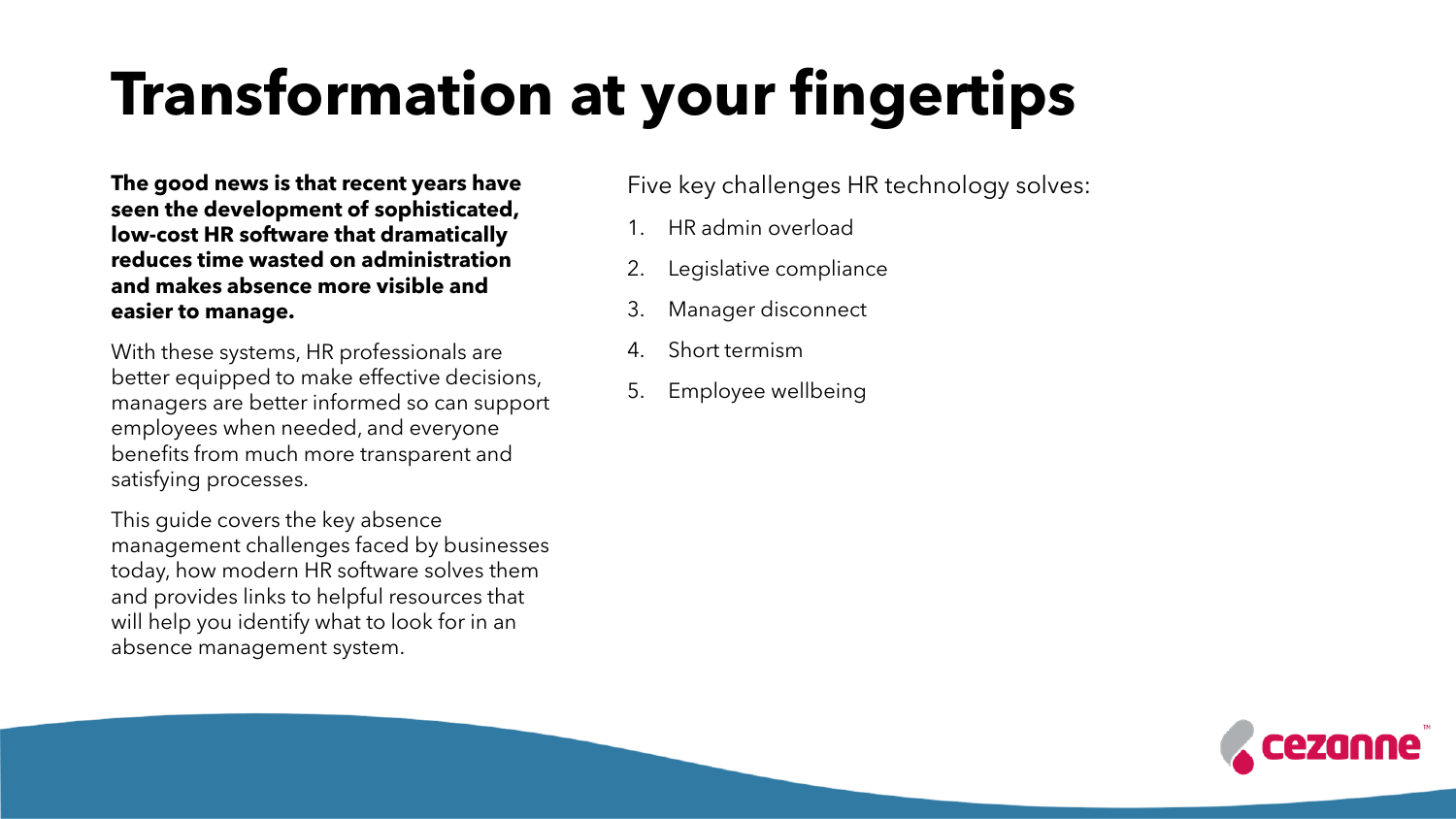## **Challenge 1: Admin overload**

**Absence management is complex. Even for businesses with just a few hundred employees, the administrative overhead that goes with accurately calculating entitlements to paid time off, approving holiday requests and managing sick leave is huge.** 

**EY estimates that the average cost per data entry is £3.60. With employees booking an average of 6 absence events each year, and the input required from HR and line managers to check and approve them, that could easily add up to thousands of pounds every year.** 

Without effective HR systems:

- Entitlements are time-consuming to calculate and keep on top of
- Sick leave is impossible to track or address appropriately
- Approvals get missed, or missrecorded
- No one is sure what information to trust
- Optimal resourcing is almost impossible
- Employees and line managers get frustrated, and stop trusting HR
- HR wastes

An HR system like Cezanne HR solves all these issues. It automates entitlement calculations, streamlines approval processes, simplifies managing sick leave and provides everyone with secure online access to the latest information.

*See what to look for in an HR system [in order to dramatically cut absence](https://cezannehr.com/hr-blog/2022/03/5-absence-management-hr-features/)  management admin overheads.* 

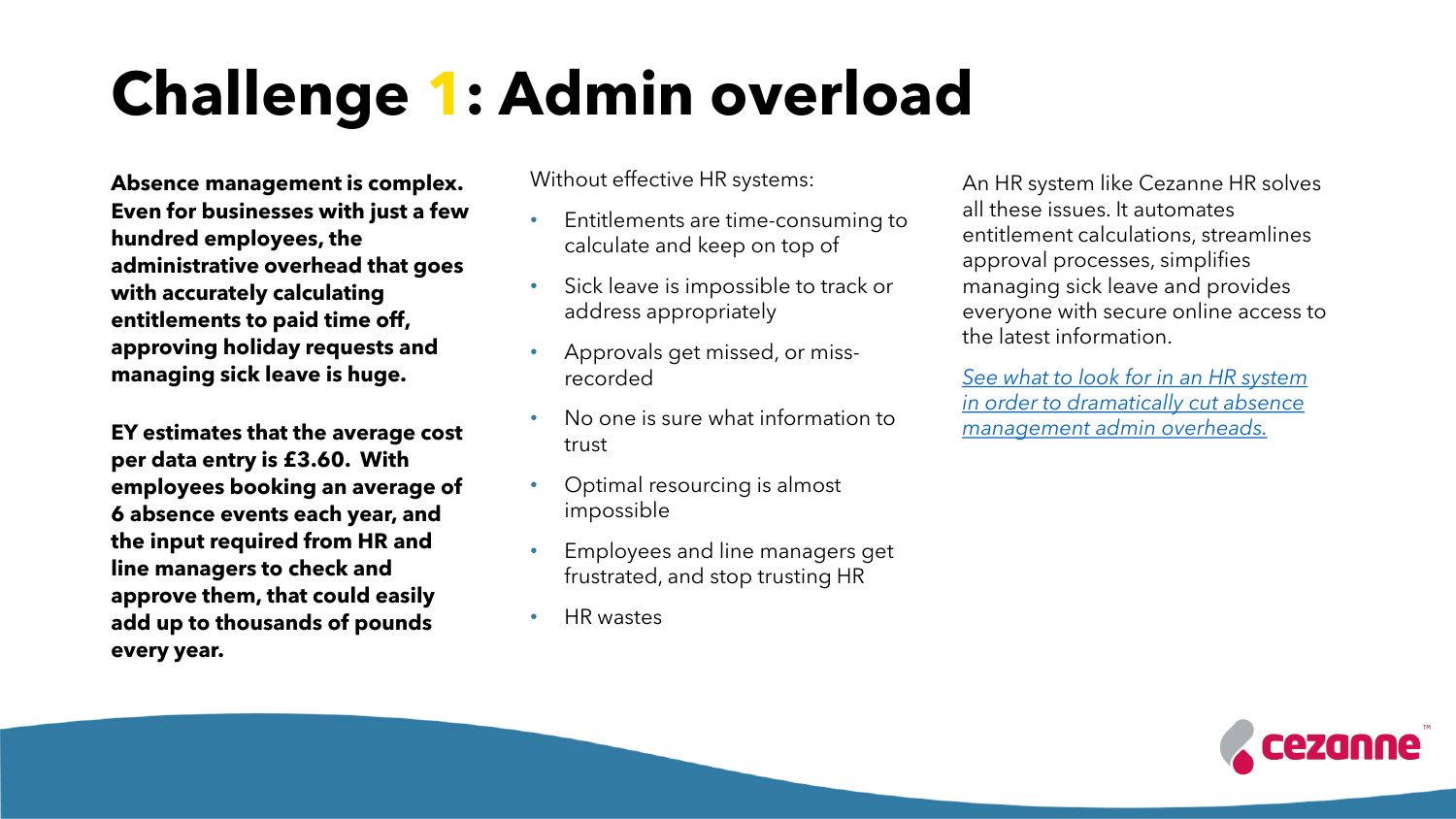# **Challenge 2: Legal obligations**

**With absence management, employers have a number of legal obligations that cannot be ignored.**

**These range from an overall duty of care to employees to specific rules such as entitlement to paid time off, work adjustments, health and safety reporting, data protection and more.**

As an HR professional, it is essential that you have the right processes in place across all of the key areas of compliance.

Record-keeping is also critical. For example, where persistent absence could lead to disciplinary or dismissal processes, or to effectively address health and safety issues.

Legal responsibilities include:

- Providing the correct entitlement to paid time off, including parental leave, carry over etc.
- Making sure employees take their legislative minimum leave
- Allowing employees time off if they have a family crisis
- Paying appropriate sick leave
- Enabling risk assessments and work adjustments if necessary
- Recording Health and Safety incidents and following up as appropriate
- Keeping sensitive data safe in compliance with GDPR
- Fairly managing disciplinary or dismissal relating to sickness and poor attendance

HR software systems help address these responsibilities and more. They can calculate entitlements based on working time patterns, public holidays and company rules; ensure key steps, such as self-certification or return to work interviews aren't missed; and enable accurate recordkeeping.

*See what to look for in an HR system in order to enable legislative compliance.*

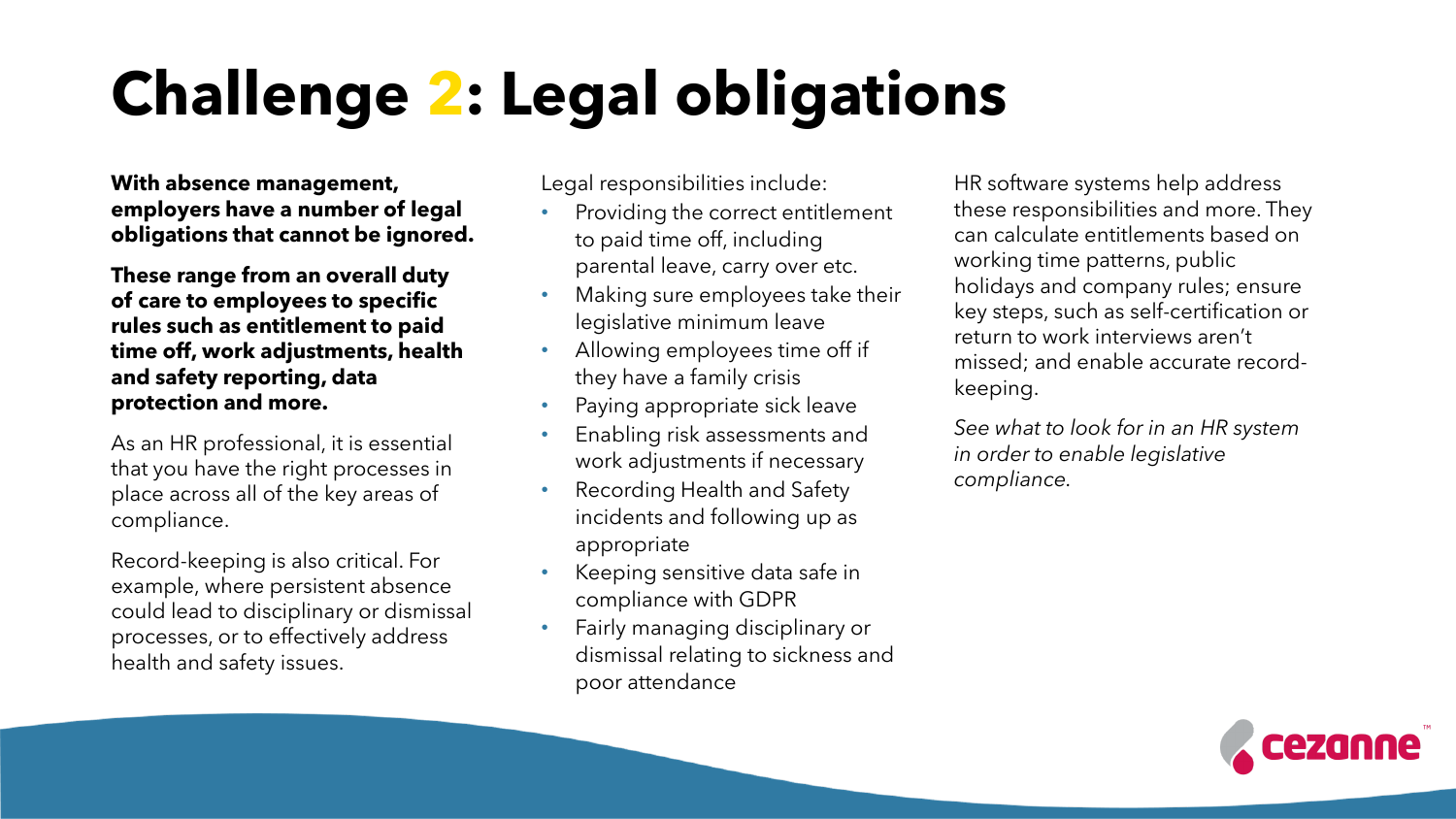## **Challenge 3: Manager disconnect**

**Line managers should be at the heart of effective absence management. They make the day-to-day decisions about work allocation and resourcing and are often the first point of contact if a member of their team needs time off to deal with a family crisis or has health and well-being issues.**

However, without easy access to the right data and the right technology, it's too easy for line managers to struggle with resourcing or make mistakes in how they deal with individual team members: both of which impact the business.

With all that in mind, it is vitally important that HR take the lead in keeping line managers connected. Typical problems that line managers experience include:

- Time wasted on unnecessary admin checking and approving requests
- No easy insight into who's off, who has holiday to use up, when staff are booked out training etc.
- No quick way to track sickness absence or identify patterns, so solutions can be found
- Fear of tackling persistent problems because of lack of adequate information
- Over-reliance on, or frustration with, HR teams

HR software systems not only save line managers time, but empower them to make faster, better-informed decisions. Resourcing is easier, potential problems can be dealt with early on, and everyone has a better experience.

*See what to look for in an HR system to avoid manager disconnect.*

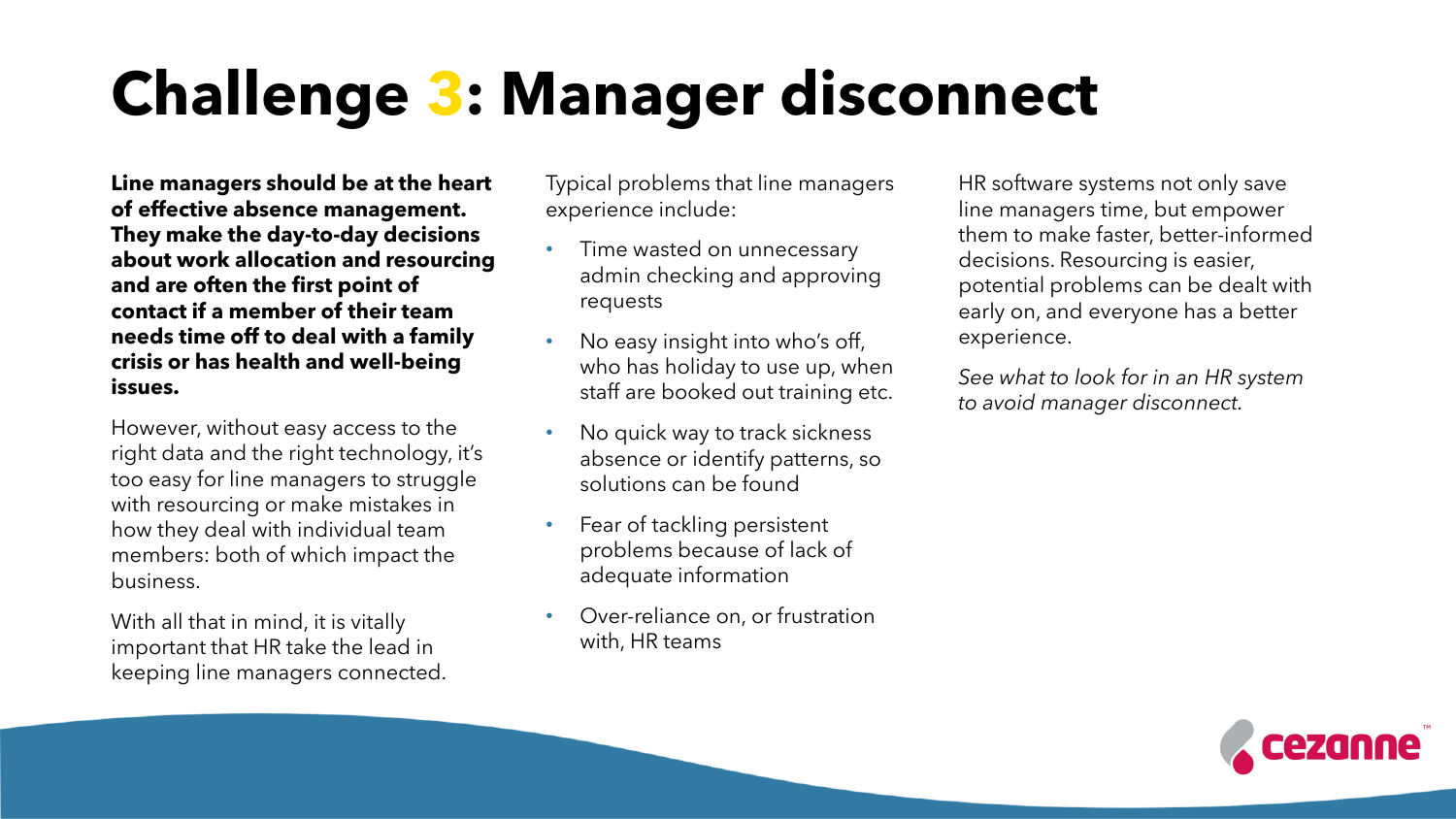## **Challenge 4: Short-termism**

**There's an old adage that you can't fix what you can't measure, and that's very true with absence management.**

**Without easily accessible, accurate and actionable data, it's too easy to lurch from one crisis to the next.** 

For example, not knowing in plenty of time who's yet to use up their holiday entitlement may result in staff shortages at crucial times; not having insight into sickness patterns may mean missing the opportunity to identity and address underlying causes before they become a significant issue.

Problems of short-termism include:

- Important deadlines being missed because of insufficient staff to carry the workload
- Escalating overtime costs or TOIL requests
- Excessive use of temporary staff
- Employee and manager burnout
- Last minute rush to get employees to use up holiday entitlements
- Money wasted on badly targeted wellness initiatives or Health and Safety interventions

One of the biggest advantages of centralising absence and people management processes in an HR system is the ability to get the 'big picture'.

Line managers have the information they need to avoid difficult clashes and smooth out resourcing issues. HR have a helicopter view of challenges and opportunities across the whole business, enabling more effective long-term planning.

*Discover what features to look for in an HR system to tackle short-termism.*

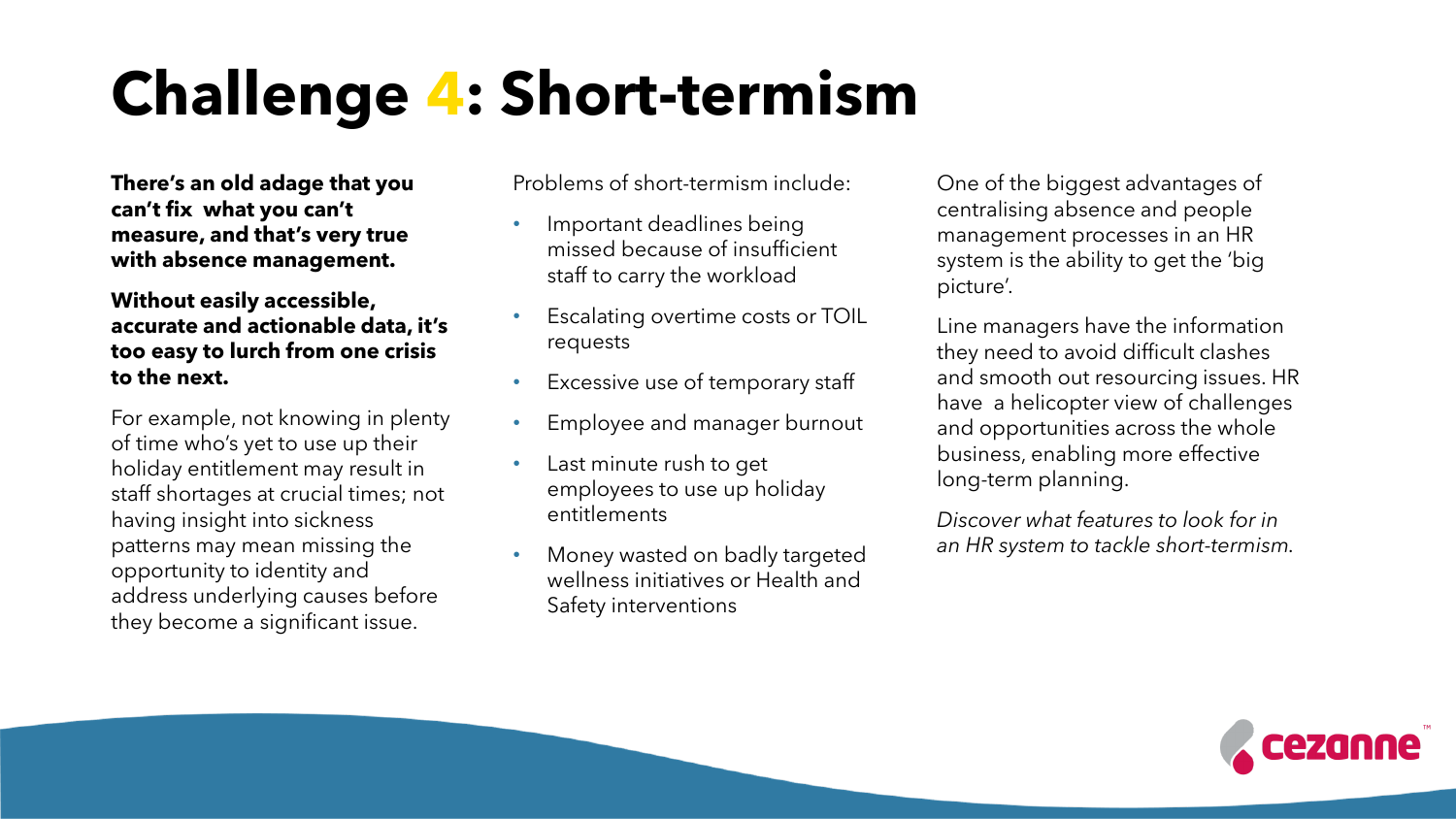# **Challenge 5: Employee wellbeing**

**Today, there is widespread recognition of the vital importance of employee wellbeing to the individual and the business.** 

**Employee wellbeing is much more than just keeping an eye on the sick levels of your staff and ensuring they take appropriate breaks. It's about creating a healthy workplace that helps employees flourish and reach their potential.** 

With so many more staff likely to continue to work remotely than in the past, and the blurring of the boundary between work and home, HR are faced with a whole new set of challenges.

How does poor absence management undermine employee wellbeing?

- Booking time off is difficult and frustrating, and makes employees feel undervalued
- Poor resourcing decisions result in employees struggling to cope with extra workloads
- Management fails to identify and address high levels of sick leave, stress and other wellness issues
- Inconsistent absence management across teams leads to resentment and friction.
- Employees don't take their full holiday entitlement, so miss the opportunity to recharge.

HR systems support employee wellbeing by putting employees 'in control' of their own data and providing tools that facilitate engagement across and between teams. They can also provide the insight HR and line managers need to better promote a healthy work environment.

*[Learn how HR software can help with](https://cezannehr.com/hr-blog/2021/10/hr-software-supports-staff-wellbeing/) employee wellbeing and engagement.*